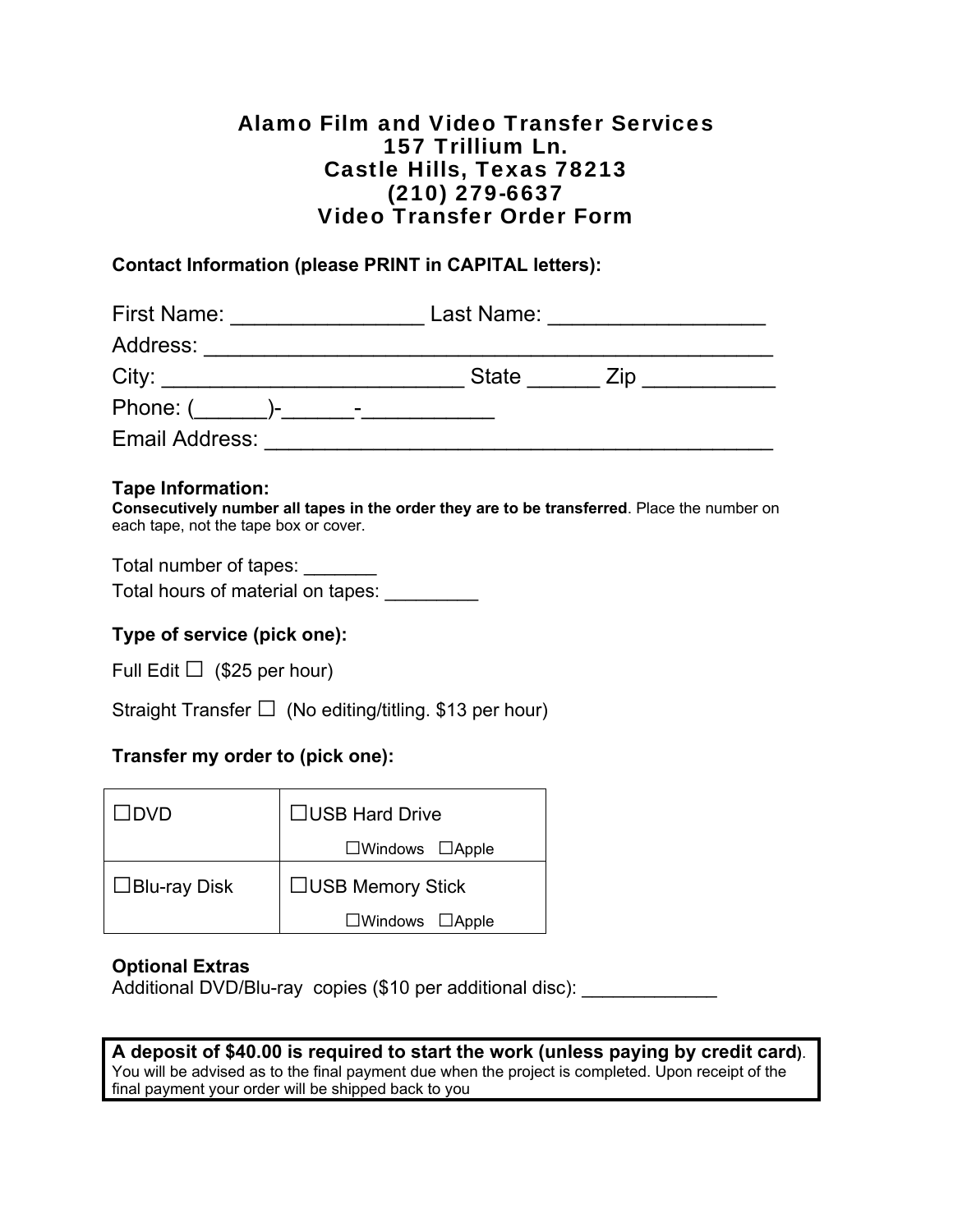## Title my tapes as:

(This is the title you want to appear as your tapes are starting)

## Tape Table of Contents

**Please fill out this table as completely as possible**, as your entries here will determine what the DVD menu and chapter headings will be, as well as any sub-titling added. There is an example table below to help you in filling out this section. If you need additional room, please make a note on this page, and continue on separate pages.

| <b>Tape Number</b>  | Description | Sub Title |
|---------------------|-------------|-----------|
| $\mathbf 1$         |             |           |
|                     |             |           |
|                     |             |           |
|                     |             |           |
| $\overline{2}$      |             |           |
|                     |             |           |
|                     |             |           |
|                     |             |           |
|                     |             |           |
| $\overline{\omega}$ |             |           |
|                     |             |           |
|                     |             |           |
|                     |             |           |
|                     |             |           |
| $\overline{4}$      |             |           |
|                     |             |           |
|                     |             |           |
|                     |             |           |
| $\overline{5}$      |             |           |
|                     |             |           |
|                     |             |           |
|                     |             |           |
|                     |             |           |